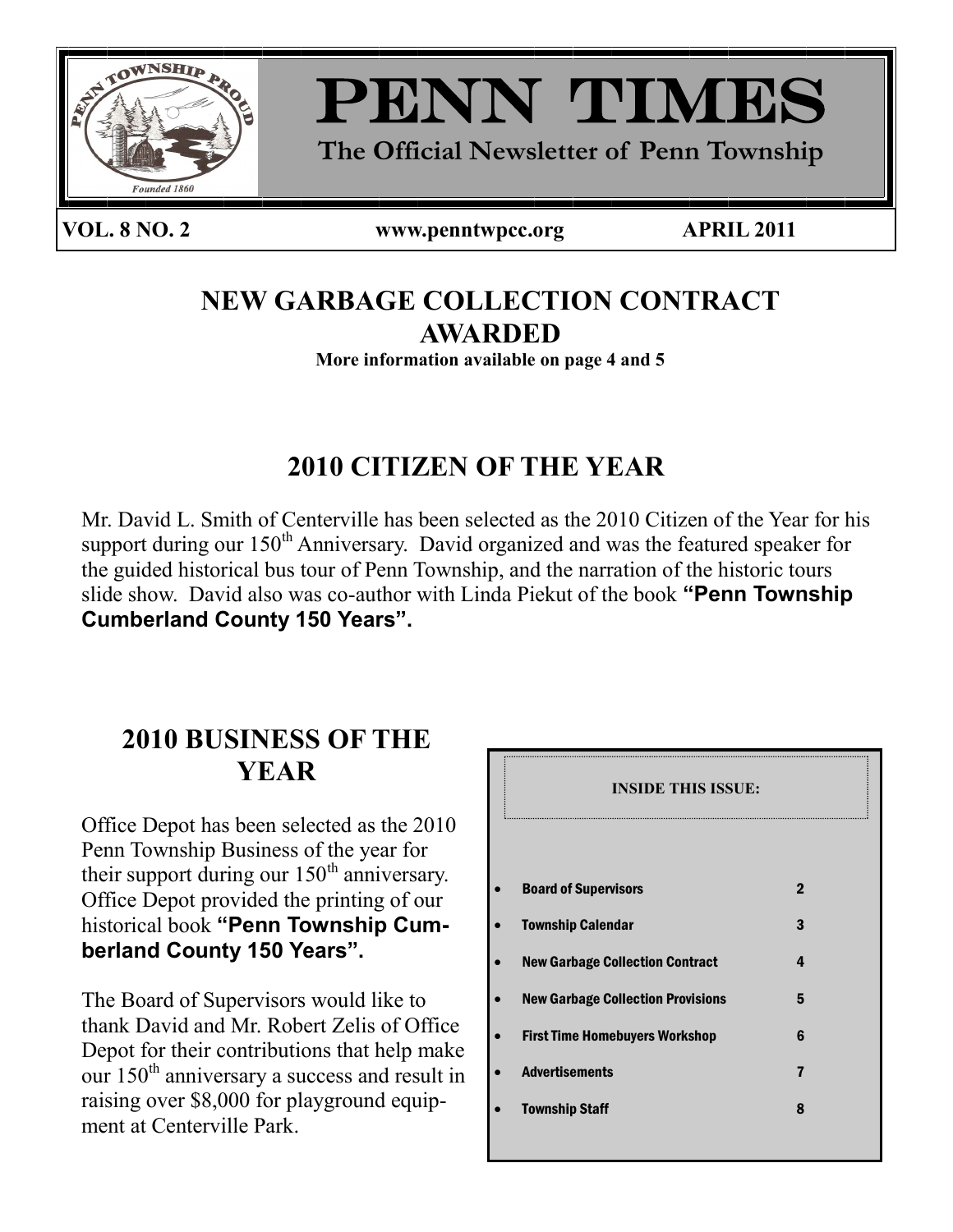#### **Penn Township Personnel**

#### *Zoning Hearing Board*  Holbert Myers, Chair Todd Vogelsong, Vice-Chair Matthew Farkas Linwood Clippinger, Voting Alternate Richard Mislitsky, Solicitor *Planning Commission* Fred Leeds - Chair George Rohrs – Vice-Chair Marcia Leeds - Secretary Gary Cribbs Victor Barrick Kathleen Shirey Richard Mislitsky, Solicitor *Parks & Recreation Board* Daniel Mell, Chairman Pat Walker, Vice-Chairman Susan Whitesel, Secretary Max Klein *Fire Company Executive Officers* John Wardle– President 776-7266 Joe Miller – Vice President Wayne Hockensmith – Treasurer Pat Sangialosi— Secretary Sally Miller -Assistant Secretary Cindia Whistler– Financial Secretary John Wardle Jr-Chaplain *Fire Company Line Officers* Chris Alleman – Fire Chief – 226-0636 Robert Kough, Jr. – Deputy Chief Ernie Beecher— Assistant Chief Doug Stum - Captain Ryan Finkey - Lieutenant Tim Knepp, Sr. – EMS Captain Westly Gingrich - EMS Lieutenant *Fire Company Auxiliary*  Anna Group – President Julie Beecher – Vice President Mary Wert – Secretary Joyce Wardle – Assistant Secretary Marcia Leeds – Treasurer Kay Kann – Financial Secretary Cindia Whisler - Facility Contact Erma Dingle - Chaplain *Fire/Police Members* Dennis McGarry., Captain Ricky Stutt Jim Sheaffer, Lieutenant Ron Tritt Amos Seiders, Sergeant Ira Wagner Art Danner John J Wardle Jr Wayne Hockensmith Robert Kough, Sr Robert Alleman Michael Young *Fire Company Trustees* Ernie Beecher Dennis McGarry<br>
Denny Shoff Iohn I Wardle John J Wardle Sam Sangialosi *Emergency Management Coordinator*

Robert Kough, Jr. – 226-6537 Ernie Beecher, Deputy *Codes Enforcement Officer* Fred Leeds Ken Lloyd—Assistant *Vacancy Board* J. Michael Ickes, Chair *Loan Grant Coordinator* Buck Shuller

### **Board of Supervisors**

#### **DECEMBER 2010**

- Centerville School Oil Remediation—new well was drilled to replace the original well
- 2011 Budget was adopted

#### **JANUARY 2011**

- Reorganization meeting held on January 3, 2011
- Centerville School Oil Remediation—water samples show no contamination in the wells
- Hazard Mitigation Plan was adopted
- Deron Clark was approved to become a member of the planning commission
- Chairman Martin and Vice Chairman Sheaffer were approved for the PSATs Conference in Hershey in April

#### **FEBRUARY 2011**

- Alternative Energy Ordinance 2011-001 to be advertised for March's meeting.
- Storm Water Management Ordinance to be advertised for March's meeting
- Approved resolution for DEP module for Hair
- Conditional Use Hearing held for Carl Shannon at 244 Leeds Road for kitchen addition

The complete minutes of the Supervisors' Meetings are available, once Douglas McGonigal they are approved, at the Township Building or on our website, www.penntwpcc.org

## **ROAD MASTER REPORT**

The township is not responsible for any driveway that is improperly installed and is damaged by any of our snow removal equipment..

All driveways need to be inspected before and after installation.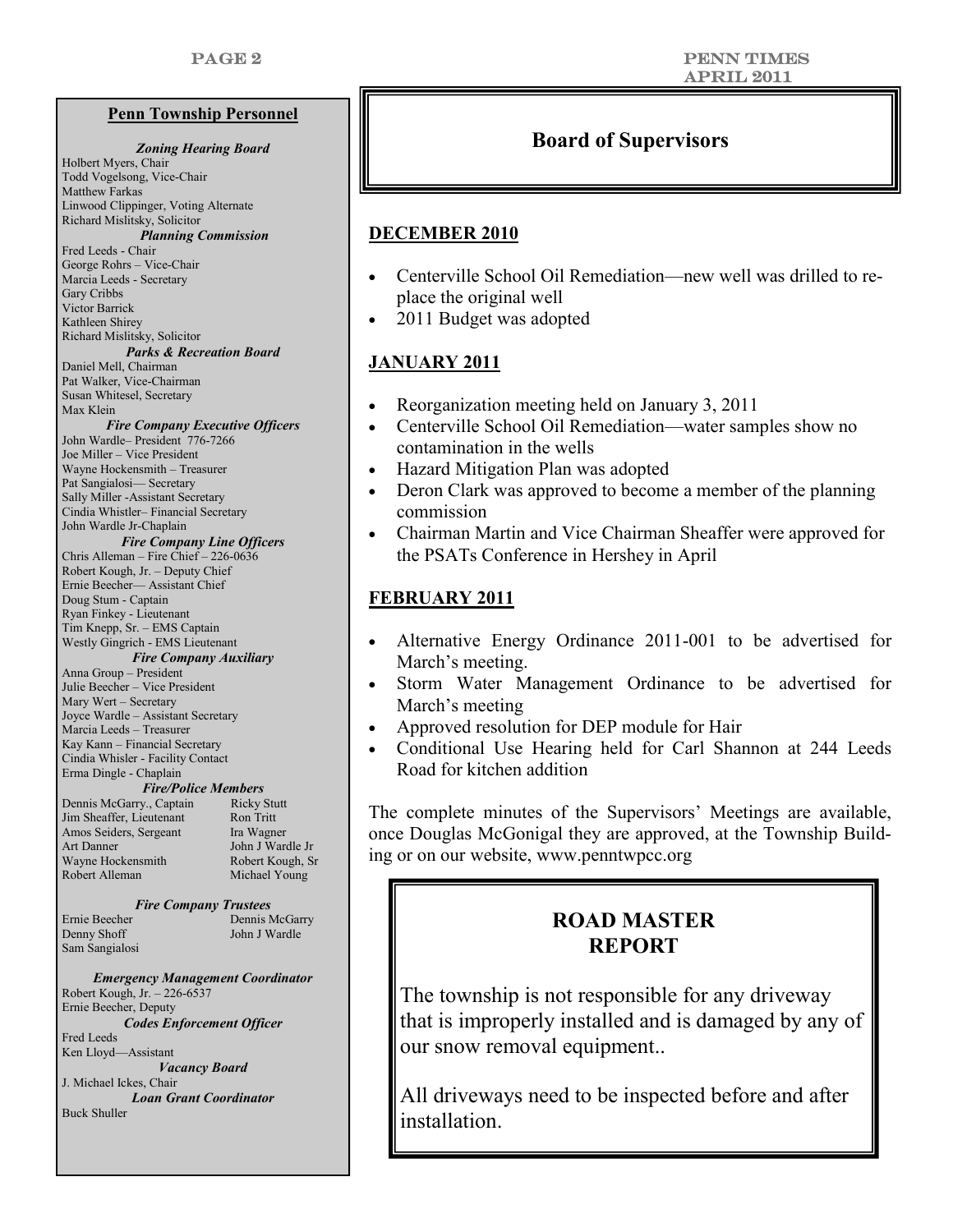# *CHURCH NEWS*

## **DICKINSON PRESBYTERIAN CHURCH**

Music at the Manse bluegrass concert the fourth Saturday evening of June, July, and August.

Food concession at every Rowe Auction at the auction barn on Route 11.

Money raised goes to such things as summer camp for kids, local missions,-Project Share, Neighbors in Christ, needy families, etc., and certain unbudgeted church needs.

#### **CAN YOUR HOME BE EASILY IDENTIFIED BY EMERGENCY VEHICLES??**

There is a Township Ordinance that requires all homes to have the street number four inches high so that emergency vehicles can easily find your home. These street numbers are available for only \$10 from Bob Kough, 385 -2179. This is not-for-profit, and Bob does this as a favor to the fire department.



#### **Find Your Name**

**The names of two Township residents, selected randomly from township records, are "hidden" out of context somewhere in this newsletter. Find your name and we will treat you to a \$20 gift certificate to Saylor's Market in Newville. If you find your name, claim the reward by stopping by Saylor's Market before May 31, 2011. Our thanks to Curt Saylor for his donation to the newsletter.**

# **2011 Township Calendar**

All meetings are held at the Township building, 1301 Centerville Road, Newville, PA at 7:00 pm unless otherwise stated.

# *May*

5 Park and Rec Board Meeting

12 Board of Supervisors Meeting

16 Planning Commission

22 PTVFC Dinner

#### *June*

2 Park and Rec Board Meeting 4 PTVFC Chicken Barbecue (yard sale) 9 Board of Supervisors Meeting 20 Planning Commission Meeting 26 PTFVC Breakfast

## *July*

 **7** Park and Rec Board Meeting 13 Zoning Hearing Board Meeting 14 Board of Supervisors Meeting 18 Planning Commission Meeting

**NOTE:** Fire Company BINGO is held every Friday night, 7:00 at the Fire Hall

# Residential and Commercial Dad's TLC Total Lawn Care

Most Residential Lawns \$25

Free Estimate

(717) 491-4553 or dadstlc@yahoo.com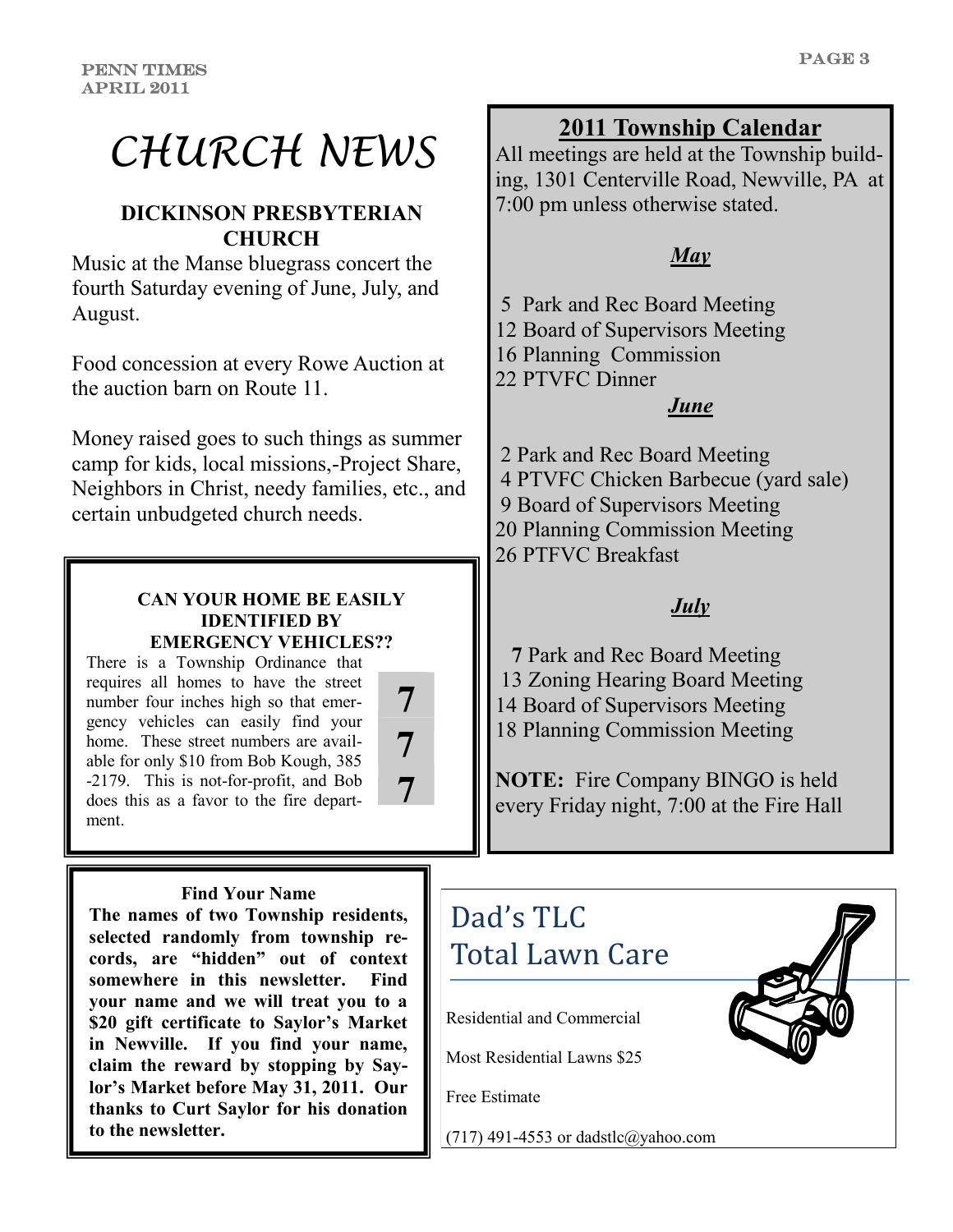# **NEW GARBAGE COLLECTION CONTRACT AWARDED**

Penn Township entered into an inter-municipal agreement with Southampton Township on Jan 1, 2010 with regard to having one (1) hauler for collection and removal of residential garbage. In anticipation of the expiration of the contract on June 30, 2011, Southampton Township developed a new proposal and received bids from 4 different companies to provide garbage collection and disposal for Southampton, South Newton, Penn and Shippensburg Townships, along with new participant Newville Borough. Bids were received from Interstate Waste Services, IESI, Waste Management, and Parks. Interstate Waste Services submitted the lowest bid and was awarded the contract. The new contract will be in effect from July 1, 2011 to June 30, 2016.

# **In addition to the collection and disposal of residential garbage, the new contract provides curbside collection of recyclable materials and one (1) bulk item pickup per week.**

### **REMINDER**

- No burning shall be permitted on Sunday or the holidays of Memorial Day, July 4th or Labor Day
- Domestic Refuse may be burned only between the hours of sunrise and sunset.
- Burning of plastics, byproducts of manufacturing, tires, rubber, materials containing petroleum based products such as shingles and roll roofing, etc. and hazardous wastes from off site commercial operations is strictly prohibited**.**
- All fires, except otherwise Elwood Yohe permitted in the Ordinance, must be entirely extinguished and not permitted to burn or smolder after sunset. No fire shall emit noxious smoke over another property.
- Notice of all unconstrained burning shall be given to Cumberland County Communications Control Center at **(717) 243-4121** prior to the institution thereof and when such burning has been completed.

**The complete ordinance is available to review on our website at www.penntwpcc.org or at the Township office during normal business hours.**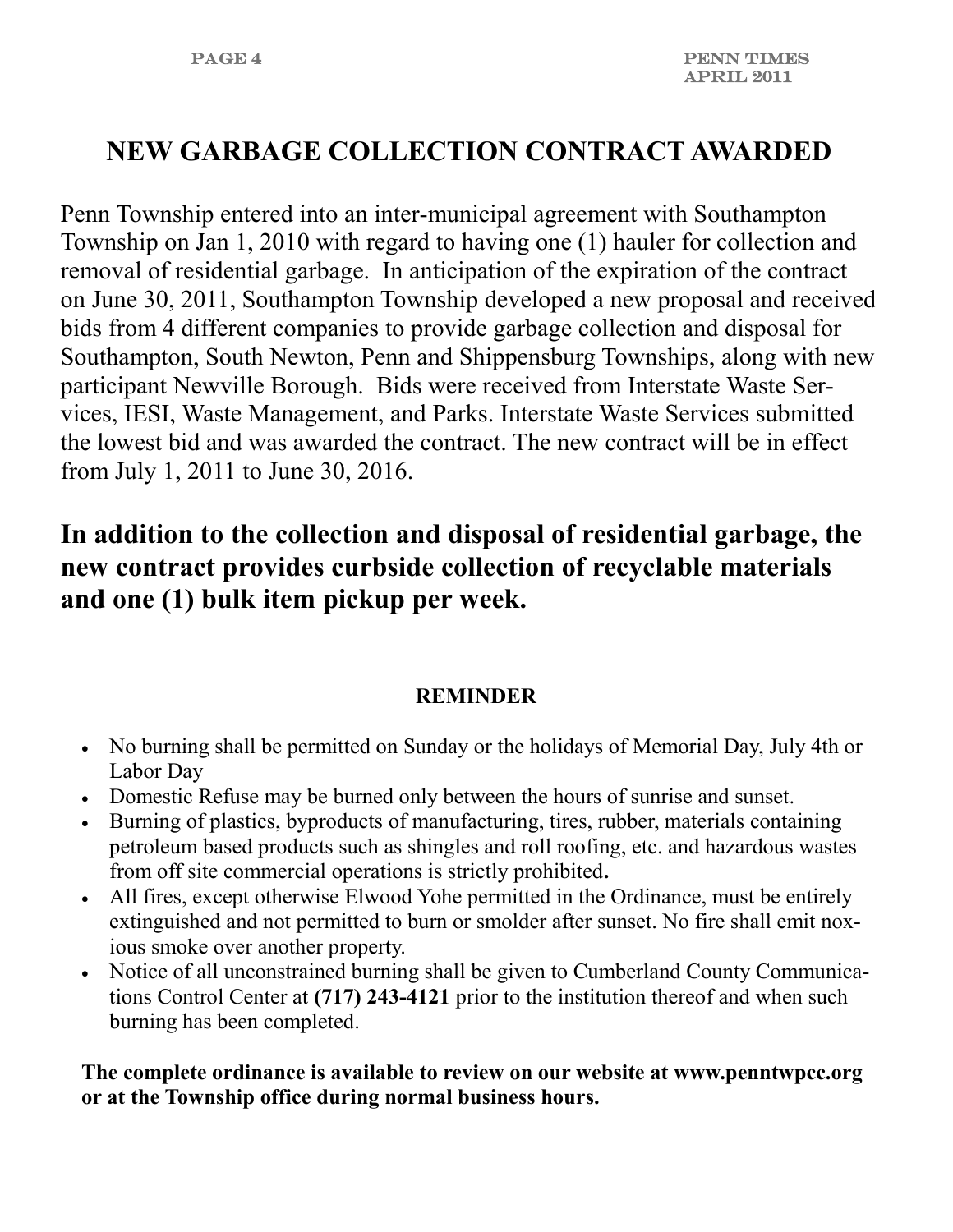# **NEW GARBAGE COLLECTION PROVISIONS EFFECTIVE JULY 1, 2011**

# 1. Residential garbage collection:

Full Service - 95 gallon tote OR Three  $(3)$  33 gallon bags \$48.90

Full Service Senior Citizen Discount  $(65 \text{ years and older})$  \$46.74

Individual 33 gallon bags to be purchased from Penn Township **(MINIMUM 12 BAGS PER YEAR)** \$3.00 per bag

2. Curbside Recycling – Recyclables will now be collected curbside on the same day as the residential garbage. The recyclables shall be placed in an 18 gallon or 32 gallon tote supplied by the hauler. The homeowner shall be responsible for ensuring the recyclables are placed in the tote with heavy items on top to prevent littering due to wind. The items acceptable for recycling were listed in the January Newsletter and are available on the Township website. Please call township office to request the size tote you would like to use for your recyclables. Curbside recycling is mandatory.

3. Bulk Item Pickup – The hauler will pick up one (1) bulk item per service. The customer must provide advance notice to the hauler or Township.

Bulk items shall include – "white goods", furniture items, and wheels (**no tires**), toilets and carpets no larger than 9' x 12 $\cdot$ . A bulk item shall require no more than two (2) persons to lift. The hauler shall be responsible for removal of any Freon contained in any bulk item.

**Unacceptable Bulk Items –** construction, demolition materials and pianos.

Items that are not acceptable for recycling or bulk item pickup may be eligible for disposal at local businesses. A list of all participating recyclers is available at the Cumberland County Recycling and Waste Authority website:

**<http://www.ccpa.net/index.aspx?nid=2617>**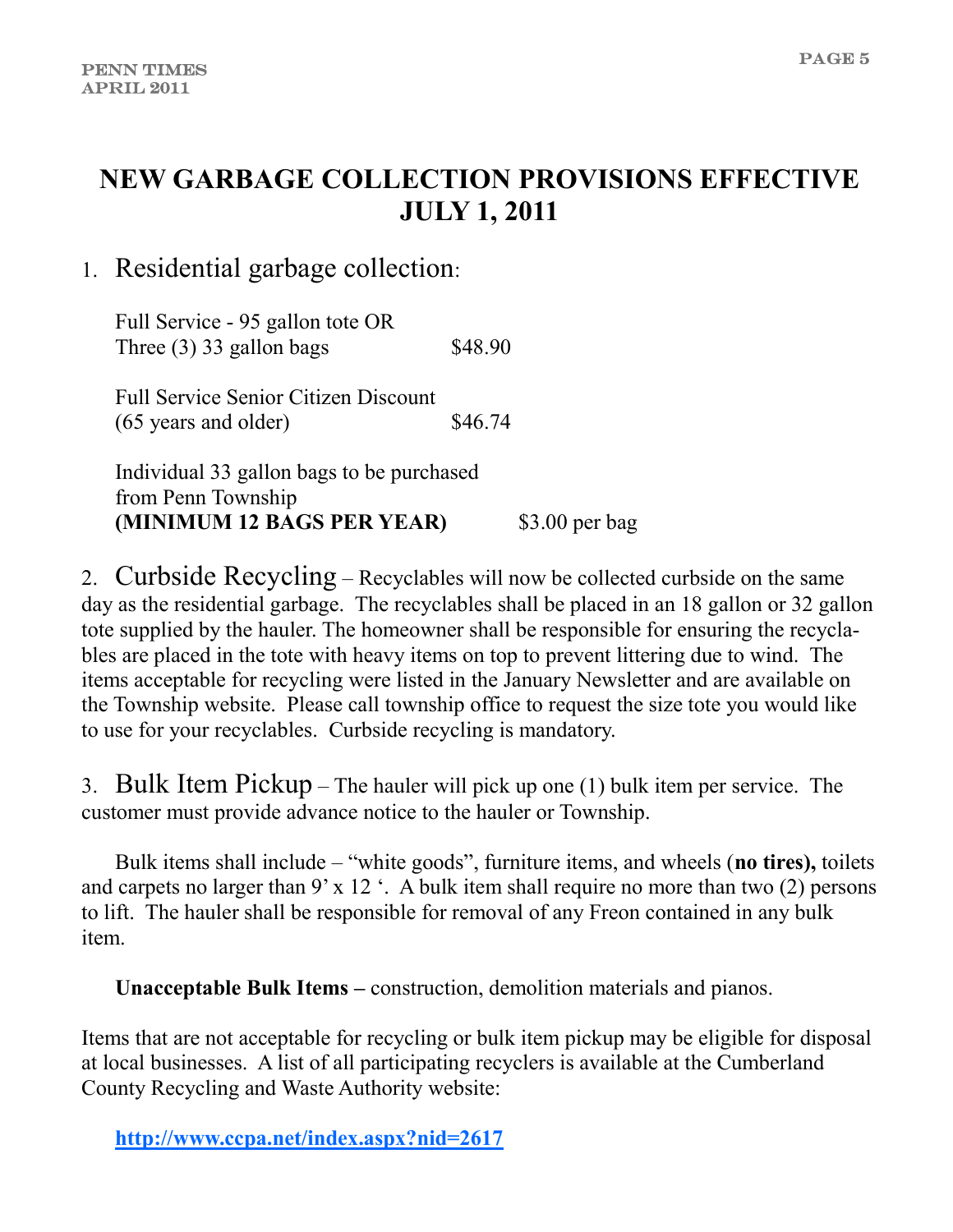### **FREE FIRST TIME HOMEBUYER'S WORKSHOP**

The Cumberland/Perry Housing and Community Partnership (Redevelopment Authority of Cumberland County) in partnership with the Pennsylvania Housing Finance Agency presents the Cumberland County First Time Homebuyer's Workshops.

The classes are held at One West Penn Street, Carlisle, PA. There is no charge, however registration is required. Please contact the Cumberland County Redevelopment Authority at **866-683-5907 x 300**.

Class Schedule:

May 5 & 12, 2011 **for the certificate** June 2 & 9, 2011 August 4 & 11, 2011 September 1 & 8, 2011 October 6 & 13, 2011 November 3 & 10, 2011

April 7 & 14, 2011 **Attendance at both sessions is required** 



The Keystone Renovate and Repair Loan Program for Cumberland and Perry Counties information is available through the Housing and Redevelopment Authorities of Cumberland County along with other Cumberland County Homeowner Assistance Programs for 2011. Please call Pat Mrkobrad at **717-249-0789 x 136 or 1-866-683-5907 x 136.**

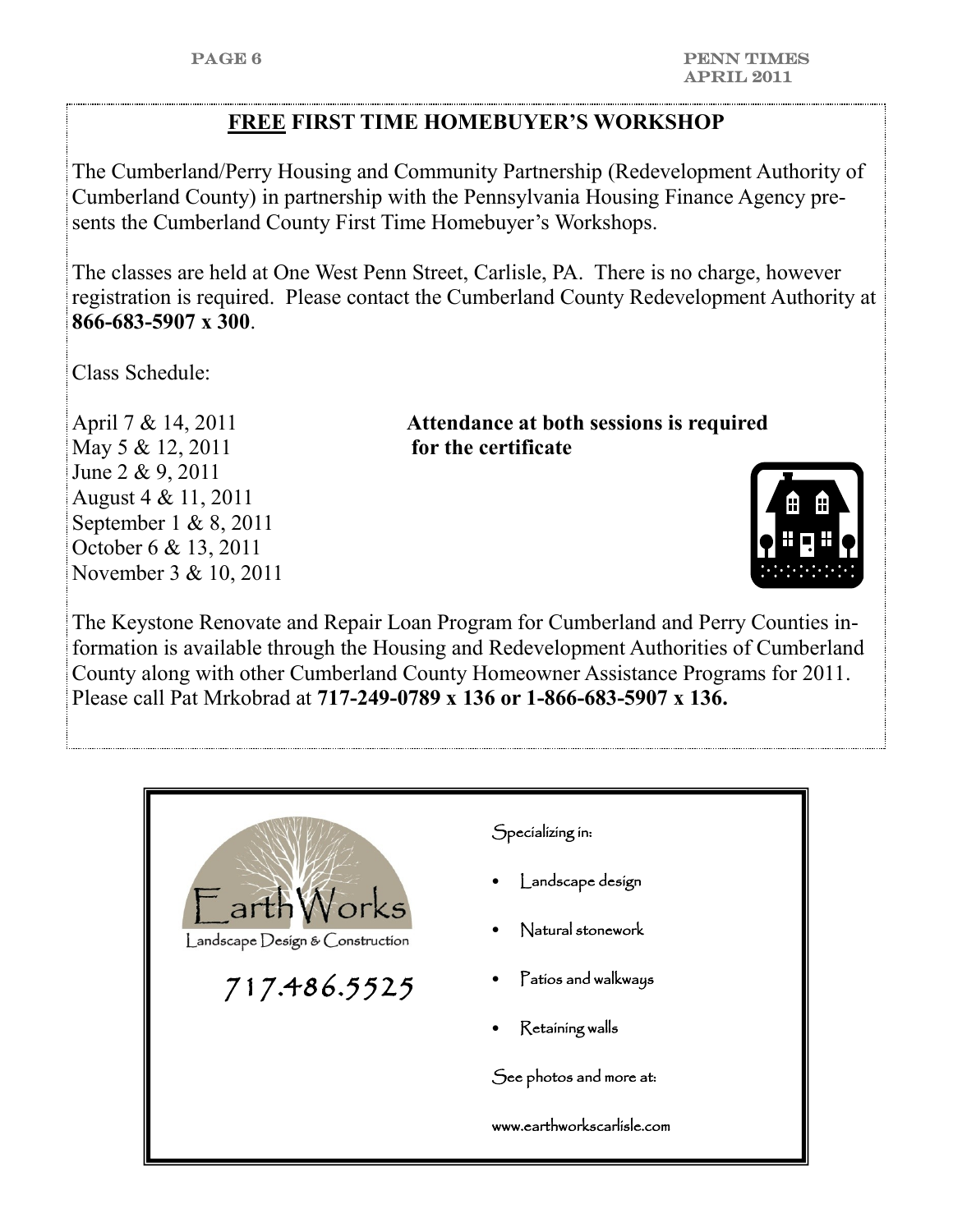# **PENN TOWNSHIP SERVICES**

# **\* Photo copies \$ .25 each**

# **\* Faxing \$1.00 first page— \$. 50 each additional page**

# **\* Laminating \$1.00 per item**

# **\* Notary work \$2.00 a seal (No DMV forms or titles)**

# **The township will collect residential waste oil from vehicles**

All services offered during normal business hours

#### **NEWSLETTER ADVERTISING**

The PENN TIMES is published quarterly (January, April, July, and October), and offers area businesses the opportunity to advertise their businesses to all of the residents of the township. Advertisements may be changed to fit the seasons. Seasonal businesses may choose to advertise in the issue that is closest to their peak season.

The following are the prices for advertising in the 2011PENN TIMES:

| <b>Size</b>                   | Cost/Issue | Cost/Year |
|-------------------------------|------------|-----------|
| 1/8 Page (Business Card) \$50 |            | \$175     |
| $\frac{1}{4}$ Page            | \$100      | \$350     |
| $\frac{1}{2}$ Page            | \$200      | \$700     |
| Full Page                     | \$400      | \$1400    |

Contact the township office at 486-3104 to reserve your space and for newsletter deadline.

# Penn Township has T-shirts for sale for \$5.00 at the municipal office.



Anniversary T-shirts \$12.00

Penn Township 150 years Books \$25.00